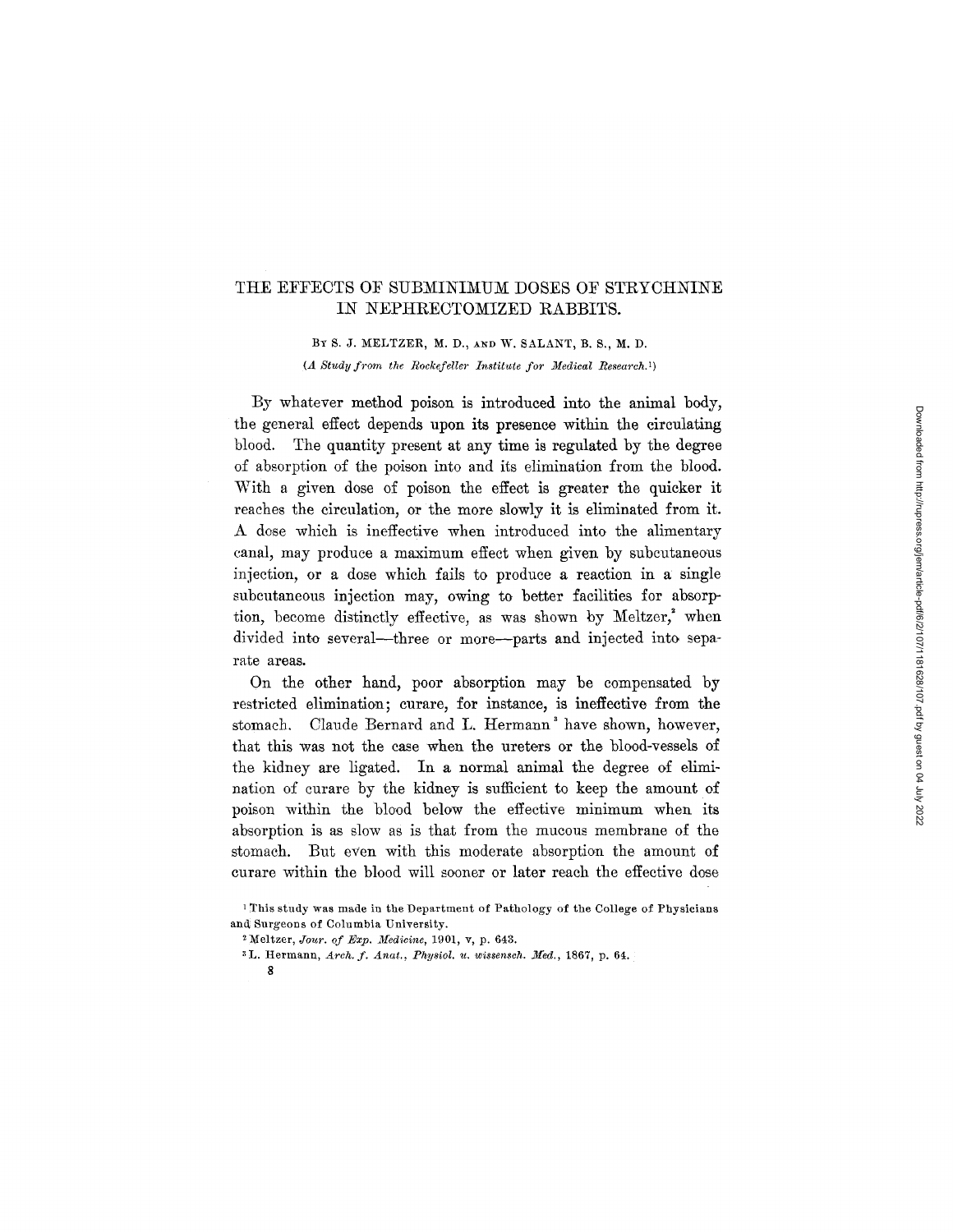as soon as there is no longer an eliminating power sufficient to prevent its accumulation.

These principles whioh were set forth by Claude Bernard, L. Hermann and others, and were recently pointed out again by E. Harnack<sup>\*</sup> and other writers, have obviously their application also to poisoning by strychnine, the elimination of which takes place chiefly through the kidneys. M. Adam<sup>3</sup> discovered in a case of human poisoning the appearance of strychnine in the urine nine minutes after its injection, and Ipsen ° states that in dogs it can be found in the urine five minutes after subcutaneous injection, and in rabbits even after two minutes.

Dragendorff<sup> $\text{ }^{\text{}}$ </sup> has shown that all the strychnine leaves the body unchanged, and Kratter<sup>s</sup> could, even with such a small medicinal dose as 2 mg., recover the entire quantity from the urine.

It seems, therefore, quite well established that the body of an ordinary animal, if it survives the administration, does not retain any strychnine, and nearly the entire elimination takes place through the kidney.

If the subcutaneous administration be accomplished very slowly, even more than a fatal dose may be injected without causing any characteristic effect, which is explained on the assumption that in this ease enough strychnine is eliminated by the kidney to prevent the accumulation in the blood of an effective dose.' The reverse of this principle, i. e., that the restriction of elimination by the kidney will increase the effect of strychnine, has not yet, so far as we know, been seriously tested by experiment, but is apparently taken as selfevident. This at least is implied in an experimental argument by Carrara on the question of the ability of the animal tissues to render inert (entgiften) strychnine.

<sup>4</sup> E. Harnack~ *Jfiinch. reed. Wochenschr.,* 1896, p. 1065.

<sup>&</sup>lt;sup>5</sup>M. Adam, in T. and A. Husemann's Handbuch der Toxicologie, p. 510. Berlin, 1862-7.

<sup>&</sup>lt;sup>6</sup> Ipsen, *Vierteljahrschr. f. gerichtl. Med.*, 1892, iv.

<sup>&</sup>lt;sup>7</sup> Dragendorff, *Beiträge zur gerichtlichen Chemie*, iii, St. Petersburg, 1872.

 $K$ ratter, *Wien. med. Wochenschr.*, 1882, pp. 214 et seq.

<sup>9</sup> Harnack, loe. cir.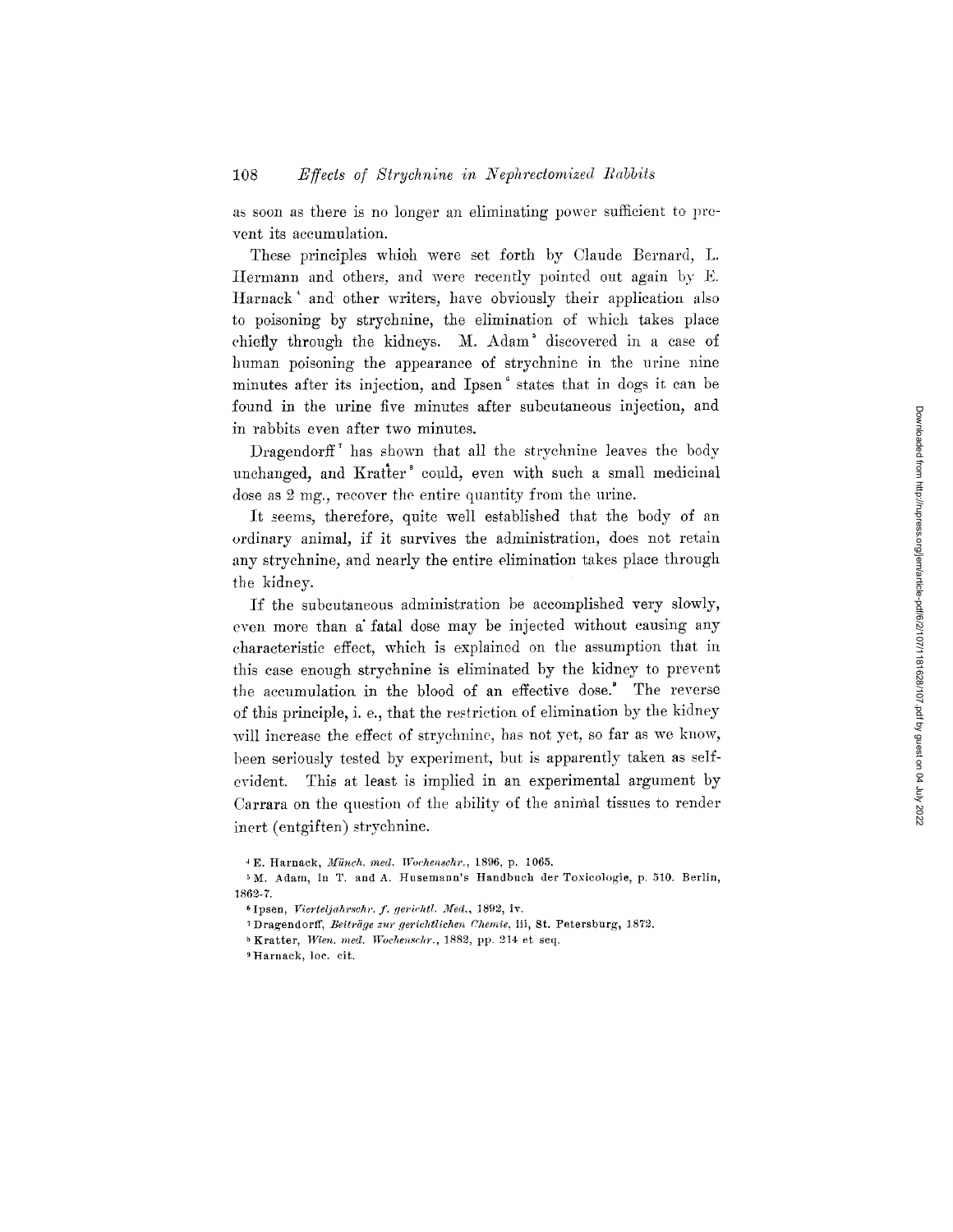von Czyhlarz and Donath,<sup>10</sup> who have made an investigation of the last mentioned question, believe that. they have proven it in the affirmative by the following experiments:

The leg of a guinea-pig was tightly ligated and a fatal dose of strychnine was injected into the leg peripheral to the ligature. When the ligature was removed after a few hours, the animal survived without showing any effects of strychnine. The authors explained the result by the assumption that the tissues of the leg had fixed the poison.

In a series of experiments, Meltzer and Langmann<sup>"</sup> have shown that the results are positive only when minimum doses are used, and that in their opinion the most probable explanation of the fact is that this prolonged application of a tight ligature affects the absorbing capacity of the tissue of the leg to such a degree as to permit, after the removal of the constriction, of only very little absorption of strychnine at a time. This process is similar to that belonging to. very slow injections, the continual elimination through the kidneys preventing the accumulation of strychnine in the blood to an effective dose. Against this interpretation, Carrara<sup>12</sup> brought forward an apparently very striking experiment. He repeated successfully the experiment of Czyhlarz and Donath on guinea-pigs, the kidneys of which were removed, and he argues that, if the absence of the effects of strychnine in the ligatured animals be due to slow absorption, the effect ought to appear in the nephrectomized animals in whom the strychnine cannot be eliminated. and consequently must accumulate in the blood to an effective dose. Here it is presupposed as a matter that is self-evident, that in a nephrectomized animal subminimum doses will soon aggregate within the blood to an effective dose, simply because an eliminating organ is removed.

It seemed to us, however, that this supposition, though very plausible and generally acknowledged, should not be accepted with-

 $^{10}$ v. Czyhlarz and Donath, *Centralb. f. inn. Med.*, 1900, p. 321.

<sup>11</sup> Meltzer and Langmann, Ibid., 1900, p. 992, and *3fedwal News,* 1900, lxxvii, p. 685. <sup>12</sup> Carrara, *Centralb. f. innere Med.*, 1901, No. 20.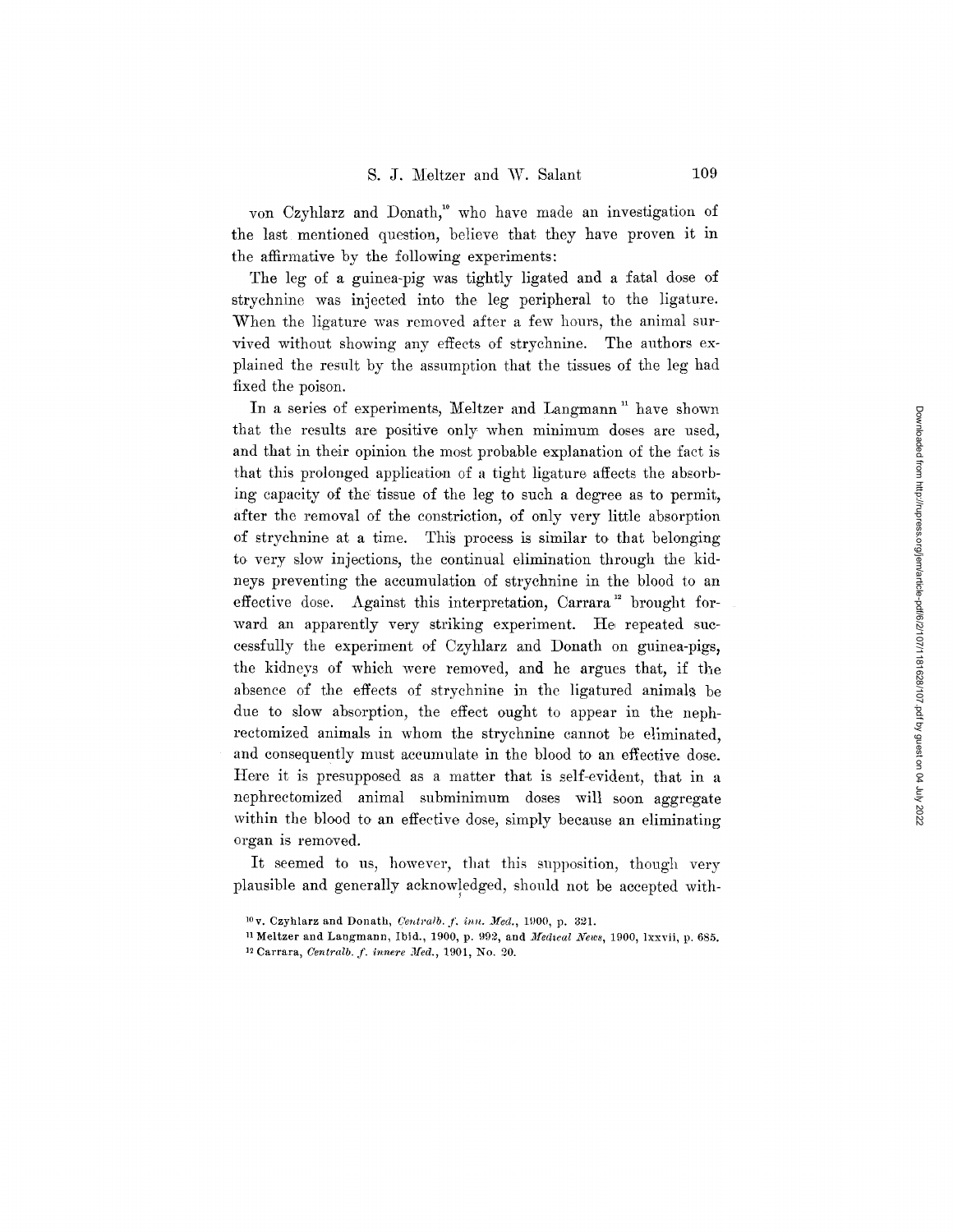## 110 *Nffects of Strychnine in Nephrectomized Rabbits*

out a direct test. Could it not be the case that after the removal of the kidneys other organs assume the task of elimination? This hypothesis is not new. Urea, for instance, is under normal conditions eliminated through the kidneys. We know, nevertheless, that in advanced destructive renal diseases urea is excreted through all kinds of organs, even through the lungs and the skin. Thus we have been led to make a series of experiments with the view of testing the validity of the principle in question, at least so far as strychnine is concerned. In other words, we have tried to ascertain whether repeated injections of subminimum doses, separated by shorter or longer intervals, beeome effective as soon as the sum total reaches an effective minimum.

Experiments were made on rabbits, which are very sensitive to strychnine. The subcutaneous method was employed exclusively. With regard to the effective doses, distinction is to be made between a fatal dose (dosis lethalis) and a dose which is only poisonous (dosis toxica)-tetanic attack with recovery. In nearly all of the experiments nitrate of strychnine was employed in a solution of 1 to 1000. We have made a few control experiments on normal rabbits. From these experiments, as well as from the very many data in the litera ture on this subject, it can be stated that  $0.45$  to  $0.5$  mg. are toxic dc, ses, while 0.55 to 0.6 mg. are fatal doses of strychnine nitrate per kilo of rabbit in a single injection. Once in a while an exception is met wi $\mu$ h, when even such a single dose as 0.3 mg. per kilo produces a tetanus. But it hardly ever happens that 0.6 mg. per kilo fails to cause a fittal tetanus. The time between the injection and the outbreak of convulsions varies inversely as the dose; i. e., the larger the dose the shorter the interval; fifteen minutes is the average time for minimum doses, but it may vary from 4 to 40 minutes. In normal rabbits we have rarely seen a tetanus appear later than 30 minutes, and never after 40 minutes. In our experiments we relied on convulsions as the characteristic reaction; hyperæsthesia alone, especially in rabbits, is not characteristic enough to serve as a basis for comparison.

Knowing that in rabbits strychnine appears in the urine even a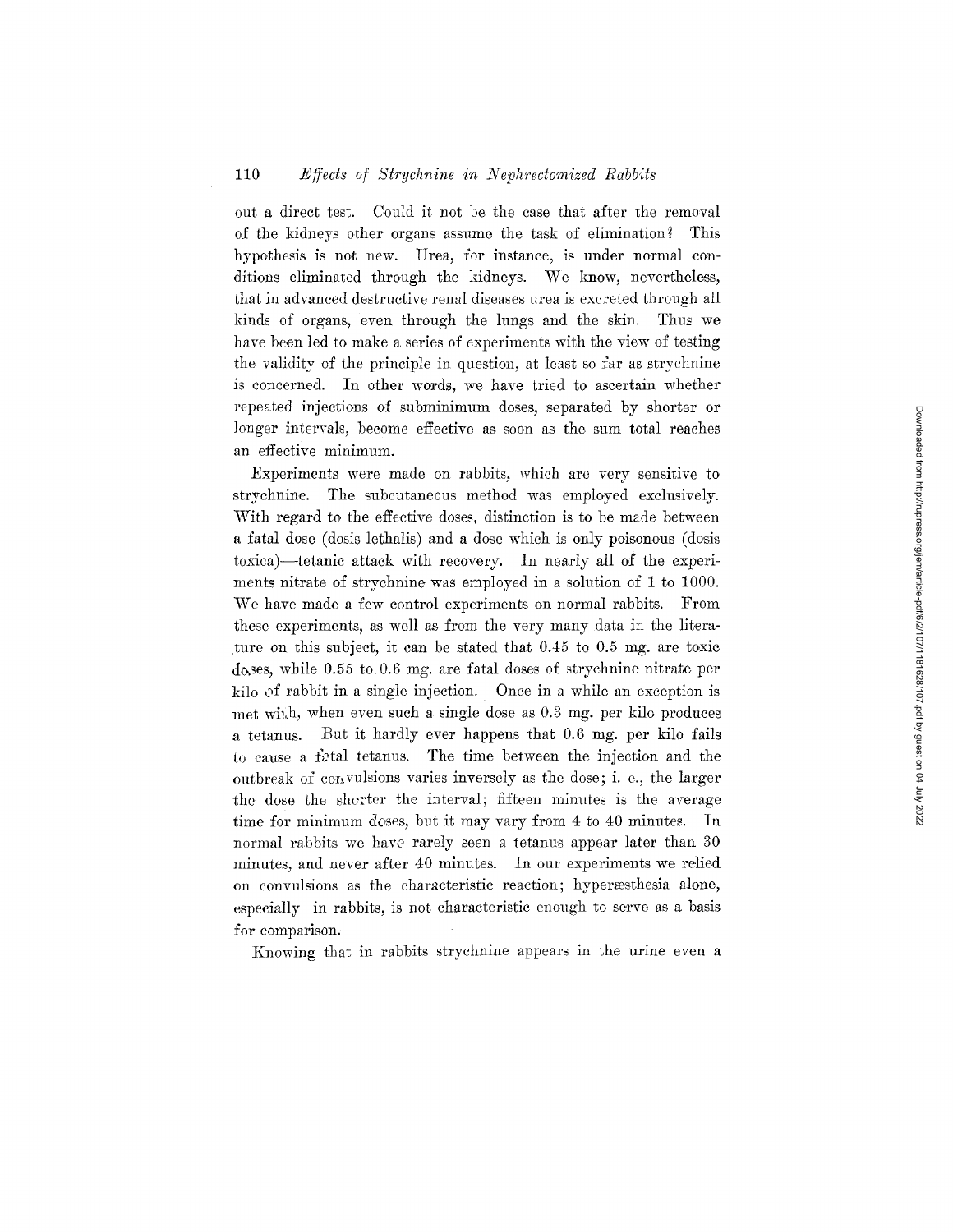few minutes after hypodermic injections (2 minutes, Ipsen), and knowing further that it takes from 10 to 15 minutes before a reaction sets in after a minimum dose, we may safely state that the quantity of the minimum dose of strychnine required to be present within the blood to call forth a reaction is equal to the amount absorbed minus the amount eliminated in the interval between injection and reaction. When we now remove the kidneys--the main path of elimination--we might expect that the minimum dose for the blood will be attained by the absorption of an amount which is perceptibly less than the normal amount of absorption; in other words, in nephrectomized animals we might expect to bring out a reaction with a smaller dose than is required in normal rabbits.

Our experiments did not confirm these expectations. The following is a table of some of the experiments with single injections in nephrectomized rabbits:

| No. of exp. | Hours after<br>nephrectomy. | Dose per kilo<br>injected. | Results.                                                  |
|-------------|-----------------------------|----------------------------|-----------------------------------------------------------|
|             | 26                          | $0.45$ mg.                 | Slight short convulsion after 64 min-<br>utes; recovered. |
| 2           |                             | $0.5$ mg.                  | Tetanus after 7 minutes; recovered.                       |
| 3           | 3                           | $0.5$ mg.                  | No reaction.                                              |
| 4           | 23                          | $0.5$ mg.                  | Tetanus after 15 minutes; recovered.                      |
| 5           | 24                          | $0.55$ mg.                 | Fatal tetanus after 15 minutes.                           |

Comparing these results with the data above given for normal animals, we see that the required minimum doses in nephrectomized animals are not smaller than those for normal ones; on the contrary, there is a suggestion rather that the nephreetomized animals require a somewhat higher dose. However, the difference is too small and not constant enough to merit a further discussion. But it remains a noteworthy fact, that the removal of the kidney does not decrease the required amount of the minimum dose.

The most striking result, however, we obtained in experiments in which we employed subminimum doses repeated at shorter or longer intervals. Assuming that any dose of strychnine which cannot be eliminated by the kidneys remains in an effective state within the blood, which is the prevailing view, we might expect, no matter how small the doses and how long the intervals between the injections,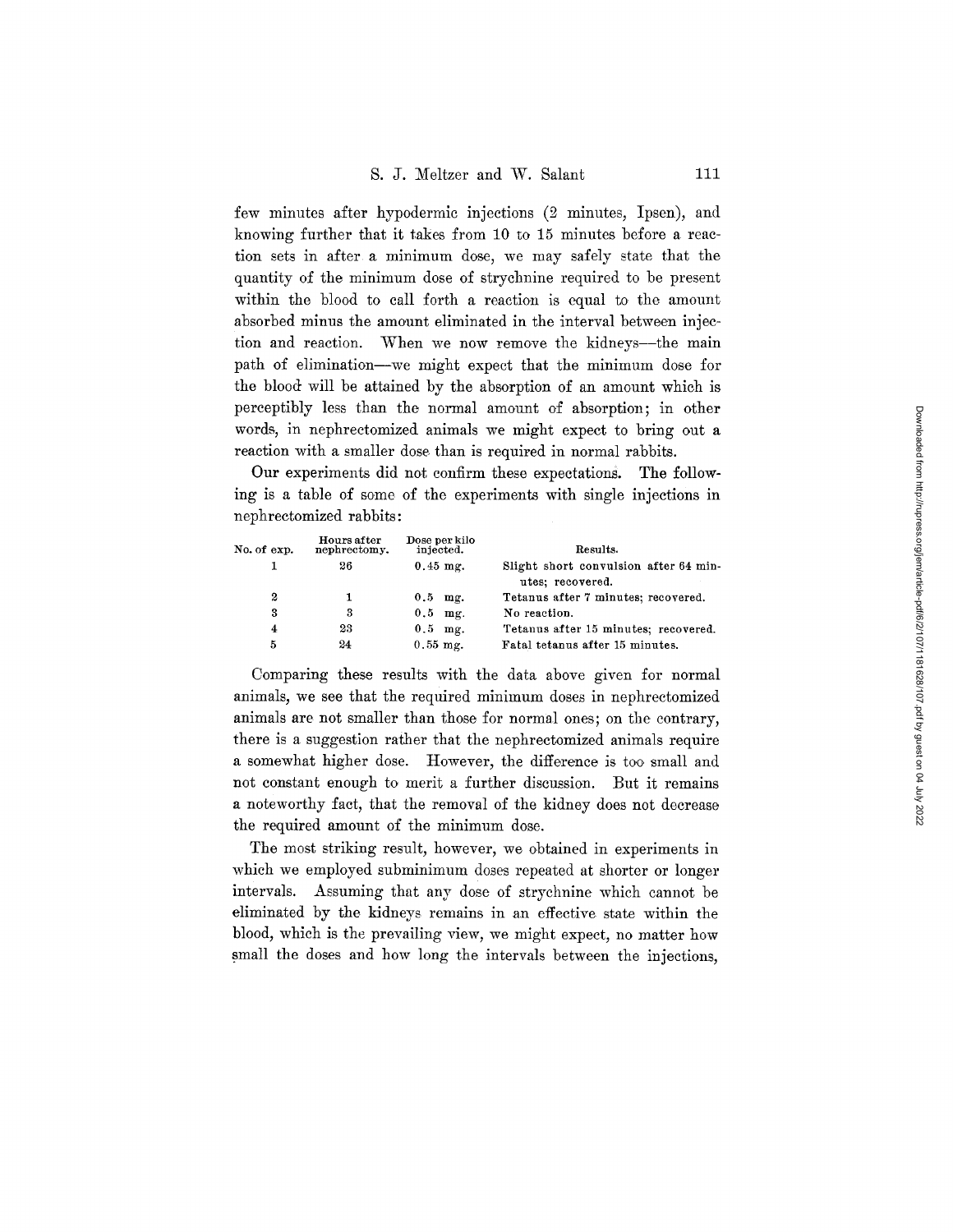## 112 *Effects of Strychnine in Nephrectomized Rabbits*

that, as soon as the sum total should reach the minimum of 0.45 or 0.5 mg. per kilo, there ought to occur immediately a tetanic outbreak, and that as there is no elimination, the tetanus ought to repeat itself indefinitely. Furthermore, it might appear that when the sum total reached the dose of 0.6 mg. per kilo, the first tetanic outbreak ought to terminate fatally. The results of our experiments, however, were entirely at variance with these expectations. On account of the importance of the results, we shall illustrate them by a number of protocols.

Exp. 6. Weight of rabbit, 1550 grm., double nephrectomy, Aug. 14, 1901, 12 M.

|            |  |                         |  | Aug. 14, 4.45 P.M., 0.3 mg. strychnine per kilo. |            |  |
|------------|--|-------------------------|--|--------------------------------------------------|------------|--|
| $\epsilon$ |  | 15, 12.45 P.M., 0.3 mg. |  |                                                  |            |  |
| $\epsilon$ |  | 15, 4 P.M., 0.3 mg.     |  | 66                                               | $\epsilon$ |  |
| $\epsilon$ |  | 16, 1.30 P.M., 0.2 mg.  |  | $\epsilon$                                       | "          |  |
| "          |  | 16, 5 P.M., 0.2 mg.     |  | 46                                               | $\epsilon$ |  |

Rabbit died Aug. 17, at 10 A.M., 17 hours after the last injection, without having had convulsions. This rabbit then had received within 48 hours 1.3 rag. per kilo--that is, more than twice the fatal dose- without exhibiting any effects of strychnine poisoning.

Exp. 7. Rabbit, 1520 grm., double nephrectomy, Aug. 14, 12.30 P.M.

|                    |  |                         |  | Aug. 14, 4.45 P.M., 0.3 mg. strychnine per kilo. |     |
|--------------------|--|-------------------------|--|--------------------------------------------------|-----|
| $\epsilon$         |  | 15, 12.45 P.M., 0.3 mg. |  | $\epsilon$                                       | 77  |
| $\epsilon$         |  | 15, 4 P.M., 0.3 mg.     |  | - 66                                             | -66 |
| $\epsilon$         |  | 16, 1.45 P.M., 0.2 mg.  |  | 66                                               | 66  |
| $\epsilon\epsilon$ |  | 16, 4 P.M., 0.2 mg.     |  | $\epsilon$                                       | 66  |
| $\epsilon\epsilon$ |  | 17, 9.30 A.M., 0.2 mg.  |  | $\zeta \zeta$                                    | "   |

The animal was alive the same afternoon; was found dead the next morning. This rabbit received 1.5 mg. per kilo without any reaction.  $Exp. 8.$  Weight of rabbit, 1900 grm.

|                    |  | Aug. 12, 1 P.M., double nephrectomy.         |
|--------------------|--|----------------------------------------------|
| $\sqrt{6}$         |  | 12, 4.20 P.M., 0.3 mg. per kilo.             |
| $\epsilon$         |  | -66<br>13, 1 P.M., 0.3 mg.                   |
| $\epsilon\epsilon$ |  | - 66<br>13, 5 P.M., $0.3 \text{ mg}$ .       |
| $\epsilon$         |  | $\epsilon$<br>13, 8 P.M., $0.2 \text{ mg}$ . |
| $\epsilon$         |  | $\epsilon$<br>14, 12.30 A. M., 0.2 mg.       |
| $\epsilon$         |  | 66<br>14, 8 A.M., 0.2 mg.                    |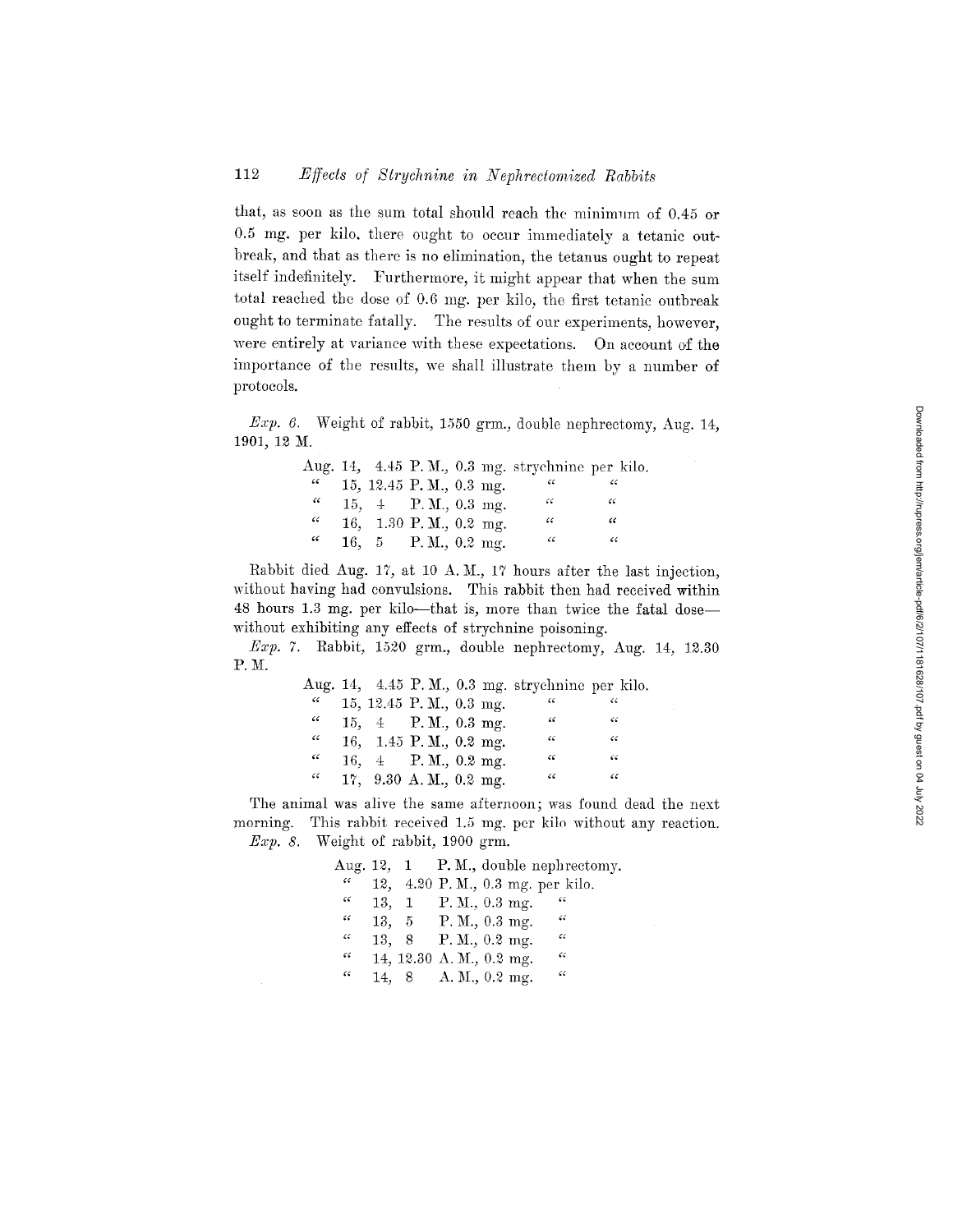The rabbit died Aug. 15, at 10 A. M., or 26 hours after receiving the last dose of strychnine. This animal, too, had 1.5 mg. strychnine per kilo in the blood without showing any reaction.

*Exp. 9.* Weight of rabbit 1250 grm.

July 31, 3 P.M., double nephrectomy.

|            |  |  |                                             |  |            | Aug. 1, from 1 to $2 \text{ P. M.}$ , injected slowly, 0.43 mg. per kilo. |
|------------|--|--|---------------------------------------------|--|------------|---------------------------------------------------------------------------|
| $\epsilon$ |  |  | 1, $\frac{1}{2}$ 3 to 4 P.M.,               |  | $0.2$ mg.  | - 66                                                                      |
|            |  |  | $\frac{a}{1}$ , $\frac{a}{5}$ to 6 P.M.,    |  |            | $0.2 \text{ mg.}$ "                                                       |
|            |  |  | $\frac{a}{1}$ , $\frac{a}{7}$ to 8 P.M.,    |  | $0.2$ mg.  | - 66                                                                      |
|            |  |  | $\frac{a}{1}$ , $\frac{a}{1}$ 9 to 10 P.M., |  | $0.25$ mg. | - 66                                                                      |
| $\epsilon$ |  |  | 2. " 7 to 8 A.M.,                           |  | $0.32$ mg. | - 46                                                                      |

The rabbit died Aug. 3, at 8.30 A. M., or 24 hours after the last dose of strychnine had been injected, without any reaction. He received altogether 1.6 mg. per kilo of strychnine.

*.Exp. 10.* Aug. 20, double nephreetomy, 4 P.M.

At 5.45 P.M. started giving hourly injections of 0.2 mg. per kilo until 11.50 P.M., altogether seven injections, 1.4 mg. per kilo, without any reaction.

Aug. 21 at 9.40 P.M. again hourly injections of 0.2 mg. per kilo, 20 minutes after the 3rd (10th) injection, convulsions occurred: the animal recovered soon, but died on the next day without having had convulsions again. This animal without kidneys received 1.4 mg, per kilo within seven hours without any reaction, and with more than 2 mg. within its body recovered easily and lived 24 hours longer without any strychnine symptoms.

*Exp. 11.* Rabbit, 1150 grm. Double nephrectomy finished at 11.30 P.M., Sept. 15, 1901. From 3 P.M. on hourly injections of  $0.2 \text{ mg}$ . per kilo, given five times; the last one at 9 P.M. The animal was observed for 2 hours longer; no reaction.

Sept. 16, 3 P.M., injected 0.3 mg. per kilo; no effect. 8.55 P.M., injected 0.4 mg. per kilo; 50 minutes later the animal had a few convulsions, recovered entirely after 20 minutes.

Sept. 18 at 7 A. M. injected 0.3 mg. per kilo without effect. At 2 P. M. again 0.3 mg. per kilo; no effect. Rabbit died on the morning of Sept. 19, without having had convulsions again.

*Exp. 12.* Rabbit, weight 2175 grm. Double nephrectomy, Sept. 14, 4 P.M. From 7 P.M. an injection hourly, 0.2 mg. per kilo; 10 minutes after the fourth injection a slight convulsion occurred; the animal recovered entirely in less than 2 minutes. Again injected at 1, 3, 5 and 8 P.M., 0.2 mg. per kilo without any response. Sept. 16 at 3 P.M.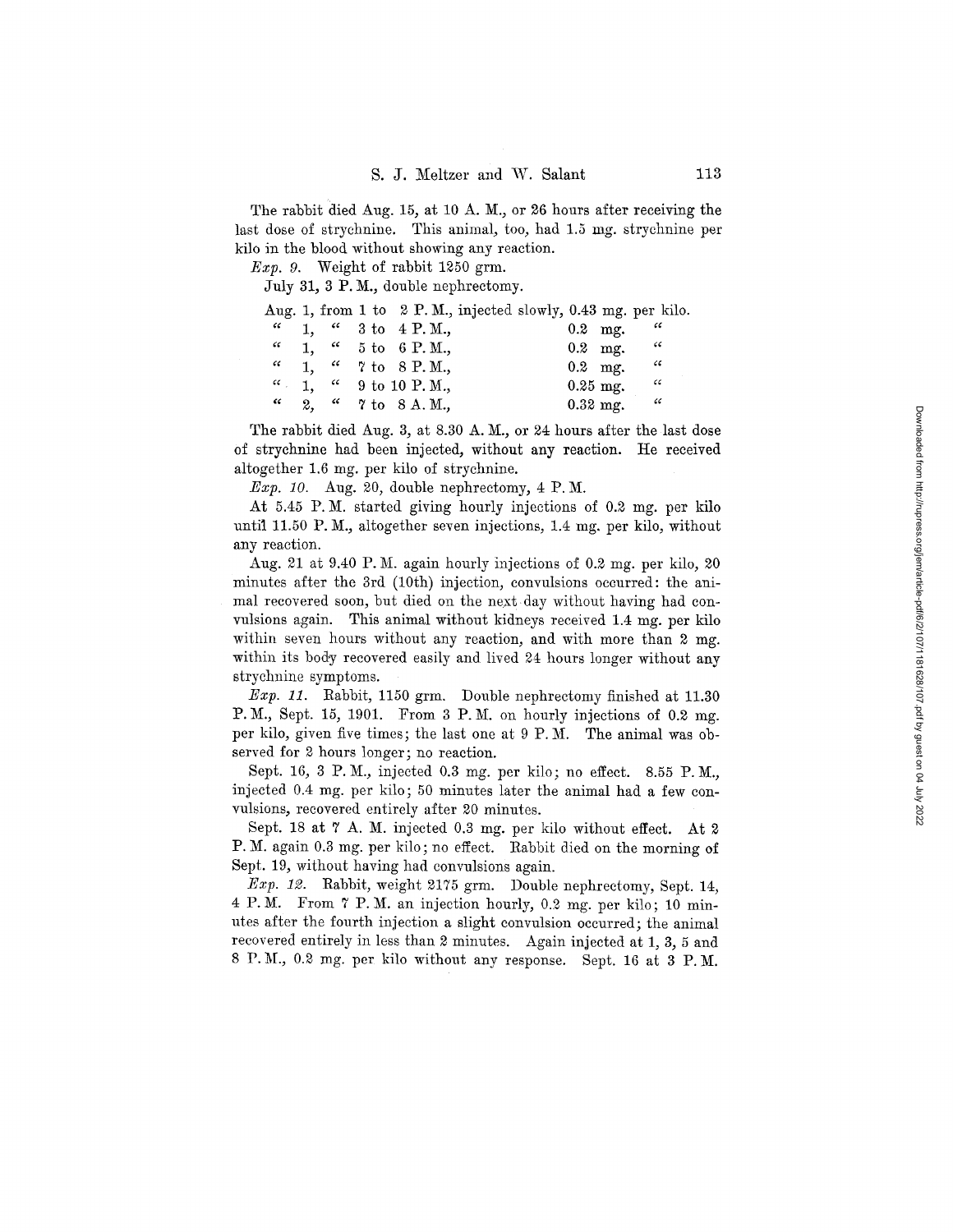injected 0.3 mg. per kilo with no effect. At  $9$  P.M. injected again 0.4 mg. per kilo; 35 minutes later tetanic manifestations occurred and the animal succumbed very soon.

We shall not, of course, report in detail all our numerous experiments. The few protocols which we have quoted are sufficient to indicate the correctness of the main fact which we wish to bring out here, naraely, that rabbits without their main eliminating organs, the kidneys, can nevertheless tolerate the sum total of twice and thrice the fatal dose of strychnine without showing any reaction, if only care is taken to employ proper subminimum doses at not too short intervals. From a review of all our experiments we gather the following details: If the doses do not exceed 0.3 mg, per kilo at intervals of not less than four hours, injections can be made apparently indefinitely without causing any reaction. The same applies apparently also to doses of 0.2 mg. per kilo at intervals of about three hours; with larger doses or shorter intervals, the injections sooner or later induce a tetanus. How large a dose the sum total can attain before it becomes effective, varies with different animals. For instance, with a subminimum dose of 0.2 mg. per kilo in hourly injections, in some animals eight consecutive injections--with a sum total of 1.6 mg. per kilo-could be administered before a tetanus occurred or even marked hyperæsthesia was noticed. In other animals an effect appeared some time after the fourth injection, with a sum total of 0.8 mg. per kilo. However, in all cases the total exceeded the fatal minimum dose for the normal animal, and what is more, very rarely did any of these sum-total doses cause a fatal tetanus. If the injections were discontinued the animal recovered and survived the last injection for twenty-four hours or more without having another convulsion.

Leaving the statement and discussion of other details which we have observed in our present line of experimentation for some future occasion, our experiments brought out the following points:

1. For a rabbit without its chief eliminating organs, the kidneys, the minimum toxic and fatal doses of strychnine are, nevertheless, not smaller than those for the normal animals.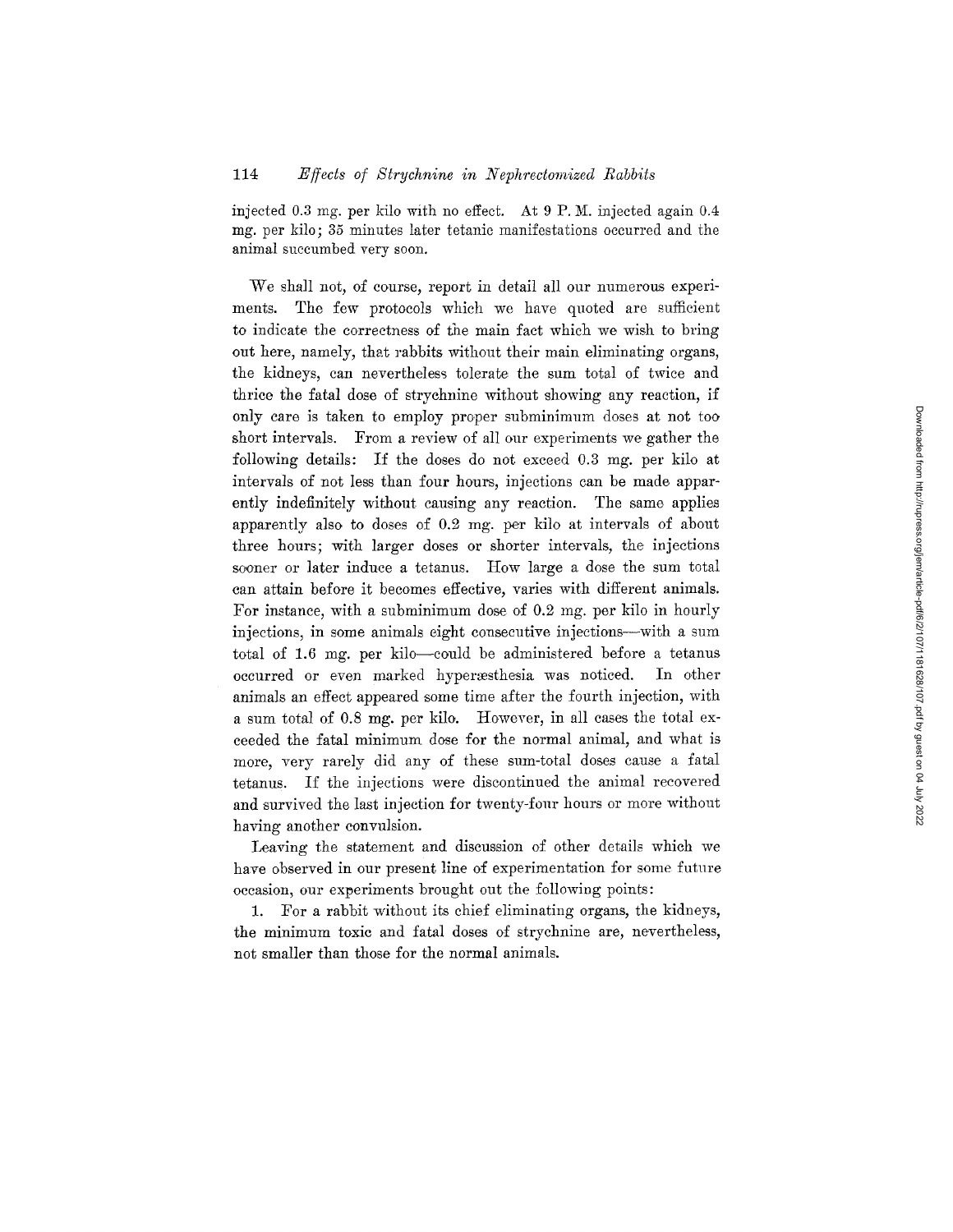2. Even in a rabbit without its kidneys a single cumulative toxic dose of strychnine induces only one attack, or a few, and the animal soon recovers and shows no further effects of strychnine. Here a toxic dose remains apparently within the body without causing a continual effect.

3. If proper subminimum doses at proper intervals are employed nephrectomized rabbits can gradually receive thrice the fatal dose of strychnine without showing any reaction. Large fatal doses of strychnine are apparently accumulated within the body without cansing any effect.

How are these remarkable facts to be interpreted? What becomes of the single toxic dose and of the cumulative fatal doses of strychnine within the body? Several explanations are possible. Thus it may be said that:

1. After the removal of the kidneys the act of elimination is carried on by other organs, for instance, by the gastro-intestinal canal. We know that secreting organs can substitute one another. We may then assume substitution also among excreting organs. An instance of this was mentioned above in the elimination of urea. It may be that even normally many organs are endowed with excretory mechanisms which have no opportunity to come into play so long as the great outlet through the kidneys, the excretory organs par excellence, is unimpaired. Collateral circulation after obstruction of the main artery transforms into large vessels fine capillaries which were previously hardly noticeable.

2. It is possible that strychnine is destroyed within the circulation by the blood, liver, etc. Eefore it was firmly established that strychnine is eliminated by the kidney, there were many theories as to the decomposition of strychnine within the blood. Lately the assertion was made anew by von Czyhlarz and Donath<sup>13</sup> and others, that blood cells, liver cells, and other tissues are capable of neutralizing strychnine. For the normal human body it has been established beyond doubt that none of the strychnine becomes decomposed by the tissues. However, it may be different in a nephrectomized animal. Falk"

<sup>&</sup>lt;sup>13</sup> von Czyhlarz and Donath, Ztschr. f. Heilkunde, 1901.

<sup>&</sup>lt;sup>14</sup> Falk, *Centralbl. f. med. Wiss.*, 1899, p. 481.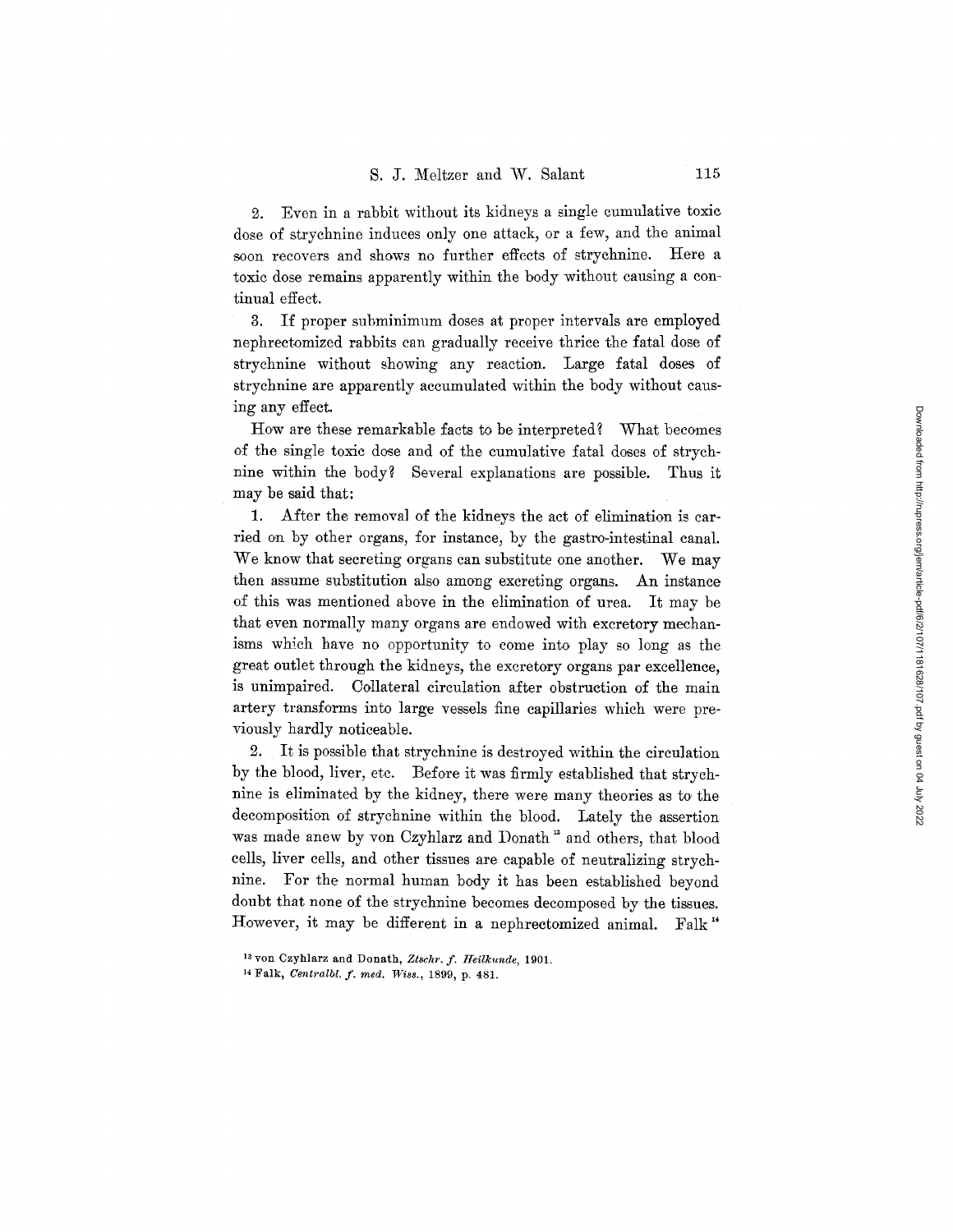has shown that in chickens, which are very resistant to strychnine, 90 per cent of the poison is decomposed by the tissues, and he suggests that this may be connected with the fact that there is very little liquid urinary secretion in these animals. This suggestion would hold good also for a nephrectomized animal.

3. It is further possible that within the blood of nephrectomized animals substances develop which do not decompose strychnine, but neutralize its effect upon the nervous system. Uræmic coma might be mentioned in this connection, indicating that there are indeed in the blood of animals with impaired kidneys substances which affect the functions of some nerve cells.

4. It is also possible that in nephrectomized animals absorption from the subcutaneous tissues is impaired on account of the increased blood pressure. This, however, would not explain why a toxic dose, already within the blood, does not continue to be effective. Besides, we found that a single minimum dose for a normal animal is also effective for the nephrectomized animal, which shows that absorption cannot be impalred, so that non-absorption cannot be the chief reason for the failure of the large doses of strychnine in cumulative administrations to cause some reaction.

All these hypotheses are open to experimental study which will be carried out at some future time.

We started out to test the generally acknowledged assumption, implied in the argument of Carrara, that when the kidneys, the chief eliminating organs for strychnine, are removed, subminimum doses will be effective as soon as the sum total reaches the effective toxic or fatal dose. We have shown that this assumption is incorrect, and that even thrice the fatal dose can be gradually introduced without producing any effect.

The experiments teach us also a general lesson in experimental science. Because we know that a certain organ has a certain function, it is commonly assumed that we abolish the function by removing the organ. We have seen that this is not true. Elimination is the preventive of cumulation. After removal of the eliminating organ, it might have been expected that the cumulative effect would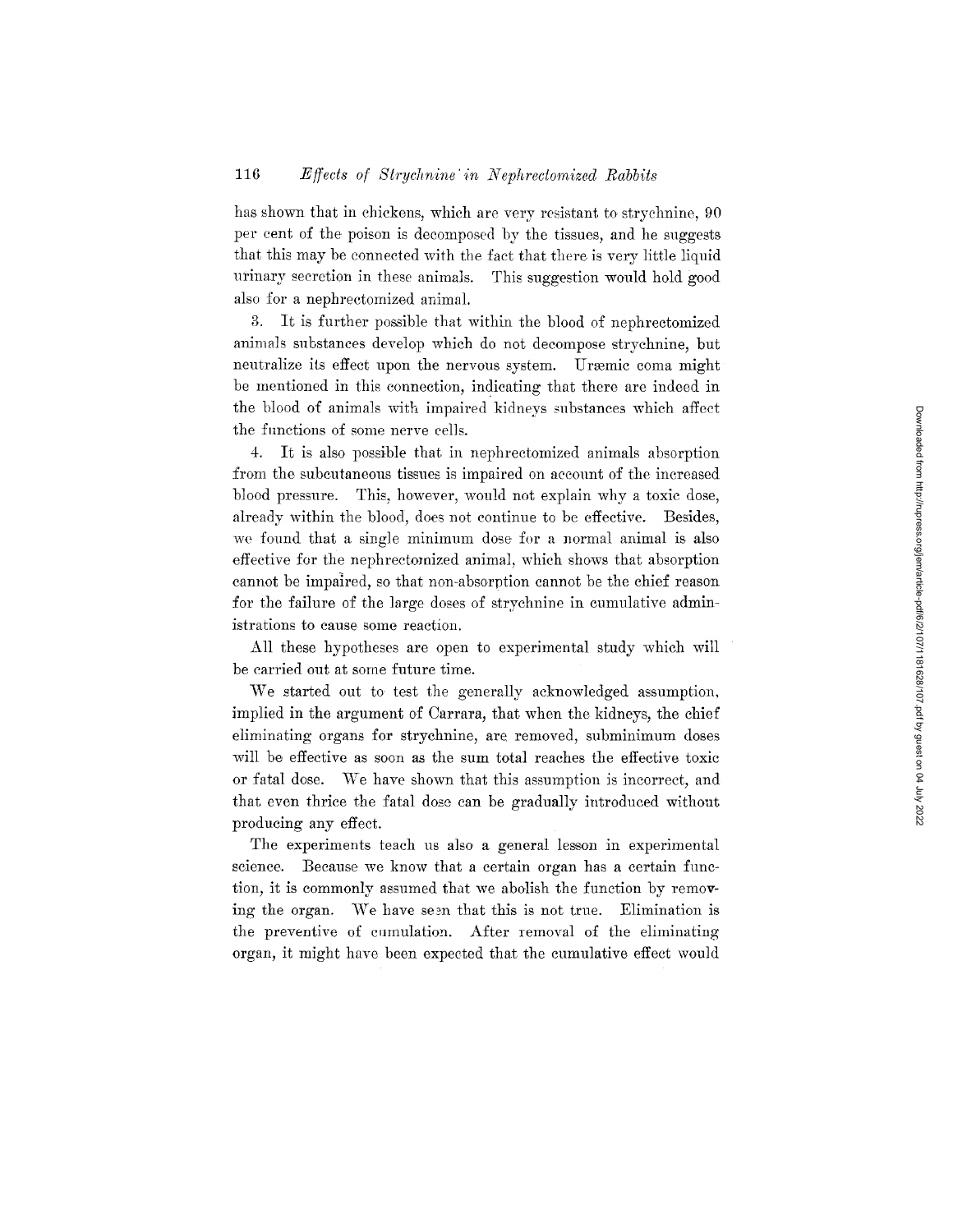remain unrestricted. We have found that cumulation was nevertheless manifested to only a slight extent. Then again, if an organ is removed and a function persists, it has been assumed that normally the function does not belong to this organ. In nephrectomized animals, cumulation is very little manifested; nevertheless, we know it is the eliminating kidney which controls cumulation in normal animals. This last remark applies to a statement made by Leube in connection with our subject. Leube<sup>15</sup> in attempting to establish (34 years ago) the path by which strychnine is eliminated, thought of the kidney, and tied the ureters or the blood vessels, in the expectation that a small dose, which causes a mild effect in a normal animal, would have violent results in the operated one. Leube was disappointed in his results. Not only was the effect not stronger, but in one animal a certain dose, which two days previous to the operation caused a mild effect, after the operation had no effect at all. Leube explained this case as an instance of adaptation, and gave up the kidneys as the eliminating organs. We know that there is no adaptation of the body to strychnine (Hare" and others). We also know now that the kidney is the eliminating organ for strychnine in normal animals, and Leube's error in his conclusion is just the one to which we referred above. What Leube found is the same that we have seen in our experiments, namely, that the minimum dose for nephrectomized animals is the same as for normal ones, if not even a trifle higher.

Our results have also direct practical bearings. It has been argued by physiologists and pharmacologists (L. Hermann for instance) and has been repeatedly maintained by clinicians, that in chronic diseases of the kidneys, when the eliminating power of this organ is considerably reduced, great care should be exercised in the administration of poisonous medicines, lest they may accumulate in the blood with fatal effects. According to our experiments with strychnine on animals entirely without kidneys, fatal doses may be gradually introduced without effect, and there is a great difference between even a

<sup>&</sup>lt;sup>15</sup> Leube, Arch. f. Anat., Physiol. u. wissensch. Med., 1867, p. 629.

<sup>&</sup>lt;sup>16</sup> Hare, *Amer. Jour. of Physiology*, 1901, v, p. 333.